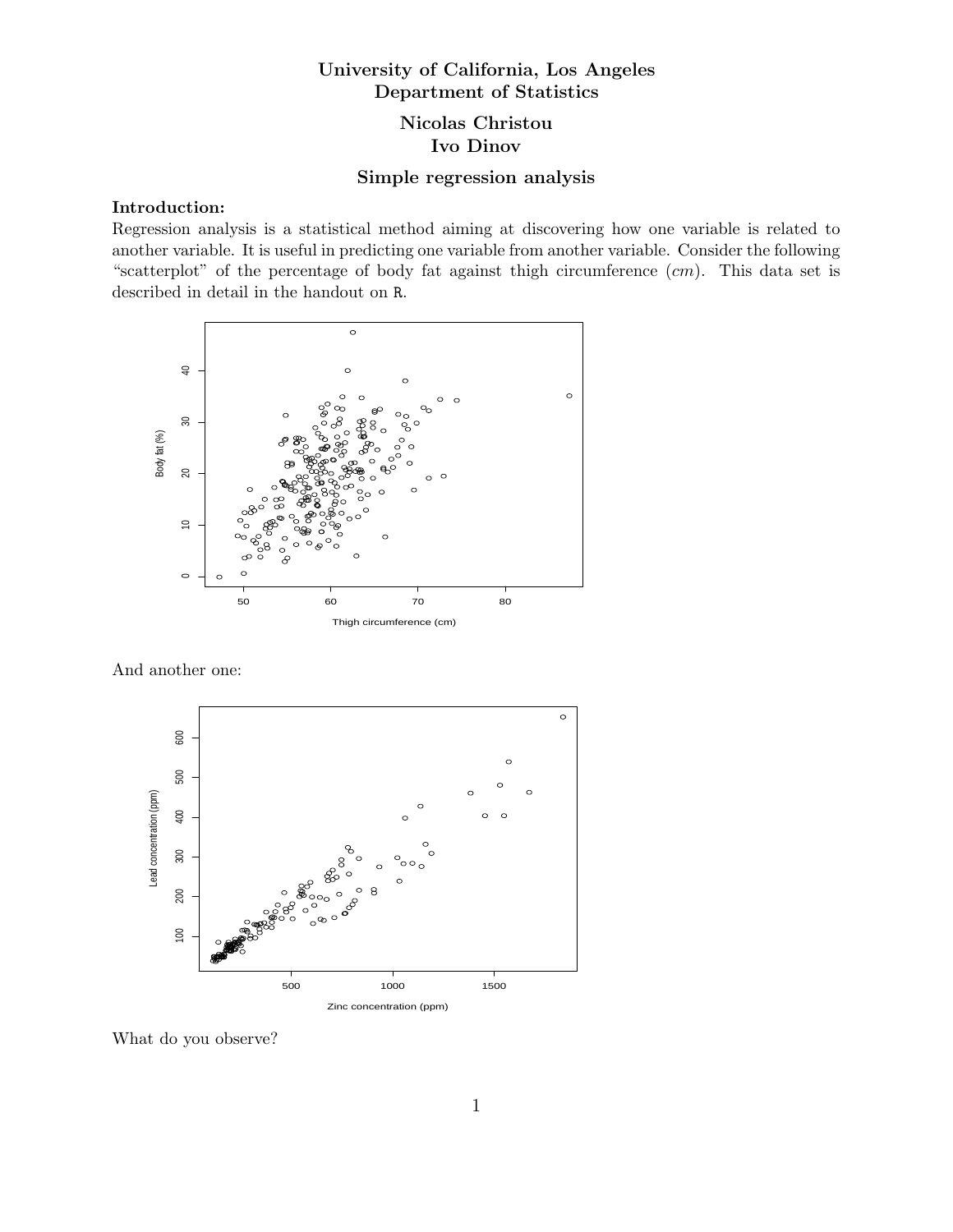Is there an equation that can model the picture above?

• Regression model equation:

$$
y_i = \beta_0 + \beta_1 x_i + \epsilon_i
$$

where

- y dependent variable (random)
- x independent variable (non-random)
- $\beta_0$  intercept (non-random)
- $\beta_1$  slope (non-random)
- $\epsilon$ random error term, $\epsilon \sim N(0,\sigma)$
- Using the method of least squares we estimate  $\beta_0$  and  $\beta_1$ :

$$
\hat{\beta}_1 = \frac{\sum_{i=1}^n (x_i - \bar{x})(y_i - \bar{y})}{\sum_{i=1}^n (x_i - \bar{x})^2}
$$

or easier for calculations

$$
\hat{\beta}_1 = \frac{\sum_{i=1}^n x_i y_i - \frac{1}{n} \left(\sum_{i=1}^n x_i\right) \left(\sum_{i=1}^n y_i\right)}{\sum_{i=1}^n x_i^2 - \frac{\left(\sum_{i=1}^n x_i\right)^2}{n}}
$$

$$
\hat{\beta}_0 = \frac{\sum_{i=1}^n y_i}{n} - \hat{\beta}_1 \frac{\sum_{i=1}^n x_i}{n} \Rightarrow \hat{\beta}_0 = \bar{y} - \hat{\beta}_1 \bar{x}
$$

 $\bullet~$  The fitted line is:

$$
\hat{y}_i = \hat{\beta}_0 + \hat{\beta}_1 x_i
$$

• The difference between the observed and the fitted  $y_i$  is the residual. It is computed as

$$
e_i = y_i - \hat{y}_i = y_i - \hat{\beta}_0 - \hat{\beta}_1 x_i
$$

• Covariance between  $y$  and  $x$ :

$$
cov(x,y) = \frac{\sum_{i=1}^{n} (x_i - \bar{x})(y_i - \bar{y})}{n-1} = \frac{1}{n-1} \left[ \sum_{i=1}^{n} x_i y_i - \frac{1}{n} \left( \sum_{i=1}^{n} x_i \right) \left( \sum_{i=1}^{n} y_i \right) \right]
$$

• Coefficient of correlation  $(r)$ :

$$
r = \frac{\sum_{i=1}^{n} (x_i - \bar{x})(y_i - \bar{y})}{\sqrt{\sum_{i=1}^{n} (x_i - \bar{x})^2} \sqrt{\sum_{i=1}^{n} (y_i - \bar{y})^2}} = \frac{\text{cov}(x, y)}{\text{sd}(x)\text{sd}(y)}
$$

Or easier for calculations:

$$
r = \frac{\sum_{i=1}^{n} x_i y_i - \frac{1}{n} (\sum_{i=1}^{n} x_i) (\sum_{i=1}^{n} y_i)}{\sqrt{\sum_{i=1}^{n} x_i^2 - \frac{(\sum_{i=1}^{n} x_i)^2}{n}} \sqrt{\sum_{i=1}^{n} y_i^2 - \frac{(\sum_{i=1}^{n} y_i)^2}{n}}}
$$

Always  $-1 \le r \le 1$ .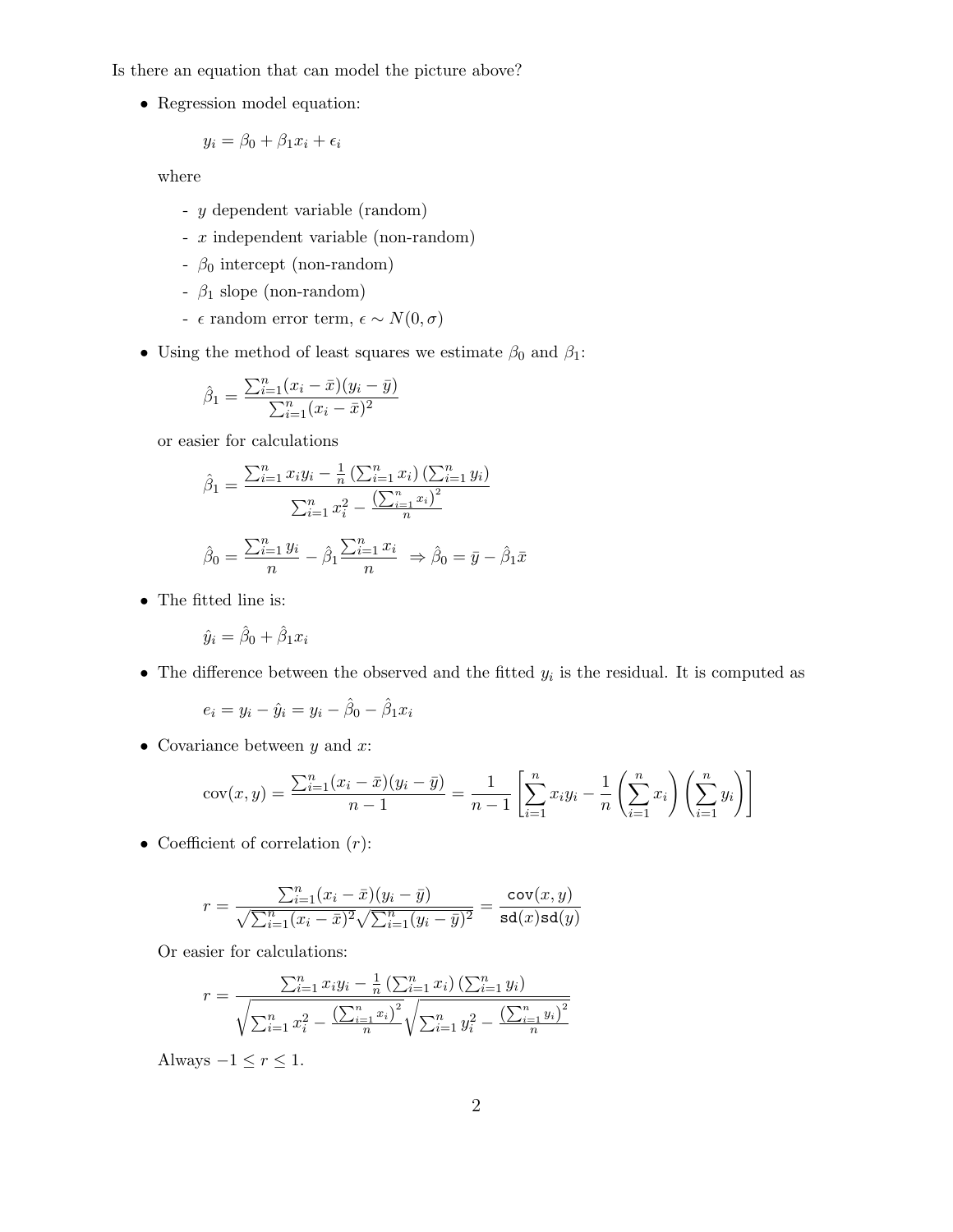• Useful things to know:

$$
\sum_{i=1}^{n} (x_i - \bar{x})^2 = \sum_{i=1}^{n} x_i^2 - \frac{\left(\sum_{i=1}^{n} x_i\right)^2}{n} \quad \text{and} \quad \sum_{i=1}^{n} (y_i - \bar{y})^2 = \sum_{i=1}^{n} y_i^2 - \frac{\left(\sum_{i=1}^{n} y_i\right)^2}{n}
$$

#### Simple regression analysis - example

The data below give the mileage per gallon  $(y)$  obtained by a test automobile when using gasoline of varying octane  $(x)$ :

| $\boldsymbol{y}$                  | $\boldsymbol{x}$           | xy                                      | $y^{\omega}$                    | $x^2$                                    |
|-----------------------------------|----------------------------|-----------------------------------------|---------------------------------|------------------------------------------|
| 13.0                              | 89                         | 1157.0                                  | 169.00                          | 7921                                     |
| 13.5                              | 93                         | 1255.5                                  | 182.25                          | 8649                                     |
| 13.0                              | 87                         | 1131.0                                  | 169.00                          | 7569                                     |
| 13.2                              | 90                         | 1188.0                                  | 174.24                          | 8100                                     |
| 13.3                              | 89                         | 1183.7                                  | 176.89                          | 7921                                     |
| 13.8                              | 95                         | 1311.0                                  | 190.44                          | 9025                                     |
| 14.3                              | 100                        | 1430.0                                  | 204.49                          | 10000                                    |
| 14.0                              | 98                         | 1372.0                                  | 196.00                          | 9604                                     |
| $\sum_{i=1}^{\infty} y_i = 108.1$ | $\sum_{i=1}^{8} x_i = 741$ | $\sum_{i=1}^{\infty} x_i y_i = 10028.2$ | $= 1462.31$<br>$\sum_{i=1} y_i$ | $= 68789$<br>$\sum_{i=1}^{\infty} x_i^2$ |

## a. Find the least squares estimates of  $\hat{\beta}_0$  and  $\hat{\beta}_1$ .

$$
\hat{\beta}_1 = \frac{\sum_{i=1}^n x_i y_i - \frac{1}{n} \left( \sum_{i=1}^n x_i \right) \left( \sum_{i=1}^n y_i \right)}{\sum_{i=1}^n x_i^2 - \frac{\left( \sum_{i=1}^n x_i \right)^2}{n}} = \frac{10028.2 - \frac{1}{8} (741)(108.1)}{68789 - \frac{741^2}{8}} = 0.100325.
$$
  

$$
\hat{\beta}_0 = \bar{y} - \hat{\beta}_1 \bar{x} = \frac{108.1}{8} - 0.100325 \frac{741}{8} = 4.2199.
$$

Therefore the fitted line is:  $\hat{y}_i = 4.2199 + 0.100325x_i$ .

#### b. Compute the fitted values and residuals.

Using the fitted line  $\hat{y}_i = 4.2199 + 0.100325x_i$  we can find the fitted values and residuals. For example, the first fitted value is:  $\hat{y}_1 = 4.2199 + 0.100325(89) = 13.1488$ , and the first residual is  $e_1 = y_1 - \hat{y}_1 = 13.0 - 13.1488 = -0.14888$ , etc. The table below shows all the fitted values and residuals.

| $\hat{y}_i$ | $e_i$                  | $e_i^2$ |
|-------------|------------------------|---------|
| 13.14883    | $-0.14882$             | 0.02215 |
| 13.55013    | $-0.05013$             | 0.00251 |
| 12.94818    | 0.05183                | 0.00269 |
| 13.24915    | $-0.04915$             | 0.00242 |
| 13.14883    | 0.15118                | 0.02285 |
| 13.75078    | 0.04922                | 0.00242 |
| 14.25240    | 0.04760                | 0.00227 |
| 14.05175    | $-0.05175$             | 0.00268 |
|             | $\sum_{i=1}^n e_i = 0$ | 0.05998 |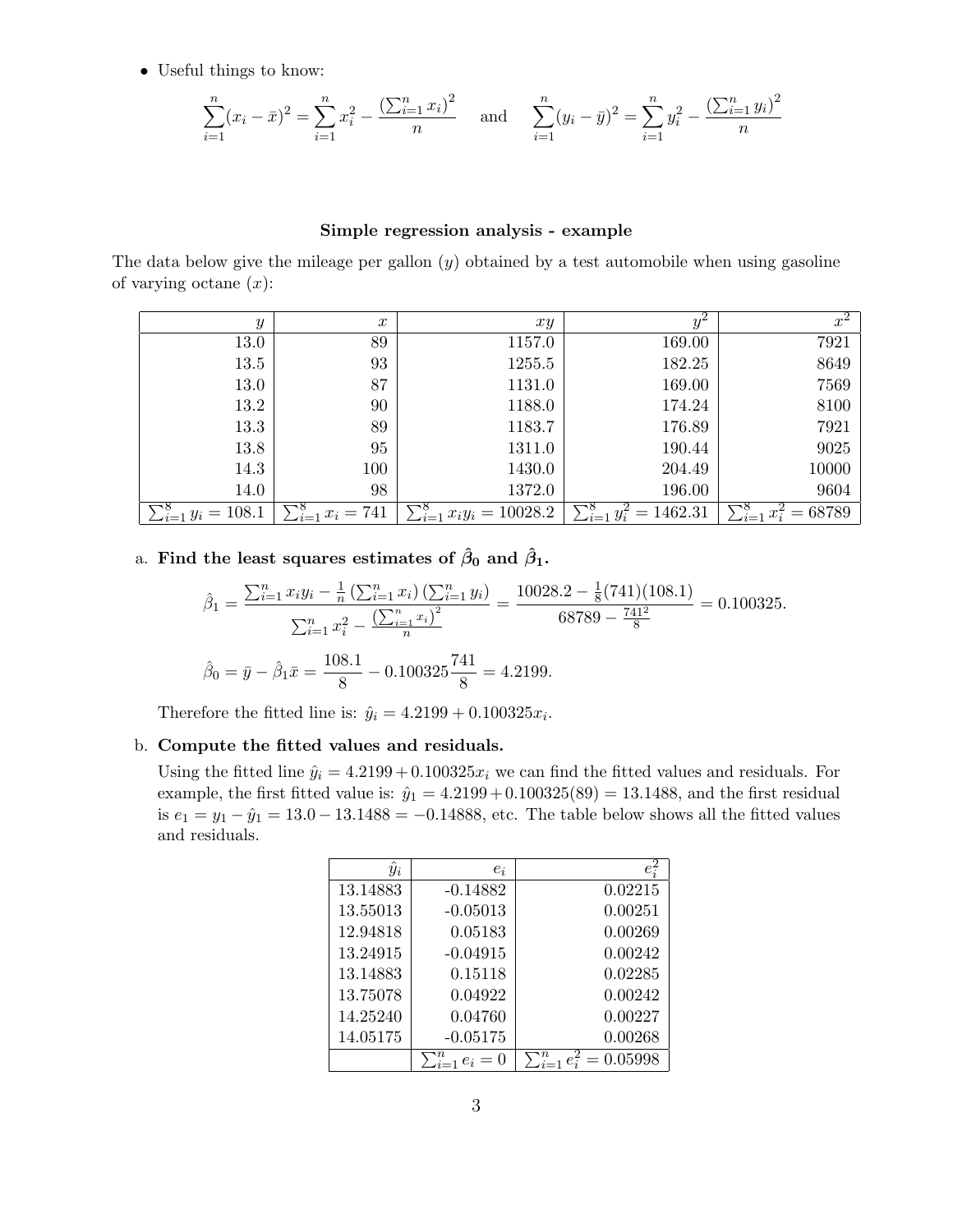c. Compute the covariance between  $y$  and  $x$ .

$$
cov(y, x) = \frac{1}{8 - 1} \left[ 10028.2 - \frac{1}{8} (741)(108.1) \right] = 2.21.
$$

d. verify that  $sd(x) = 4.689$  and  $sd(y) = 0.479$  and then calculate the correlation coefficient.

$$
r = \frac{2.21}{(0.479)(4.689)} = 0.984.
$$

The same example can be done with few simple commands in R:

```
#Enter the data:
> x <- c(89,93,87,90,89,95,100,98)
> y \leftarrow c(13,13.5,13,13.2,13.3,13.8,14.3,14)
#Run the regression of y on x:
> ex < - \ln(y x)#Display the results:
> summary(ex)
Call:
lm(formula = y x x)Residuals:
      Min 1Q Median 3Q Max
-0.1488221 -0.0505280 -0.0007717 0.0498781 0.1511779
Coefficients:
          Estimate Std. Error t value Pr(>|t|)
(Intercept) 4.21990 0.74743 5.646 0.00132 **
x 0.10032 0.00806 12.447 1.64e-05 ***
---Signif. codes: 0 *** 0.001 ** 0.01 * 0.05 . 0.1 1
Residual standard error: 0.09999 on 6 degrees of freedom
Multiple R-squared: 0.9627, Adjusted R-squared: 0.9565
F-statistic: 154.9 on 1 and 6 DF, p-value: 1.643e-05
#Compute the covariance, standard deviations, and correlation coefficient:
> cov(y,x)> sd(y)
> sd(x)> cor(y,x)
```
Plot  $y$  on  $x$  and add the regression fitted line on the plot:

 $>$  ex  $<-$  lm(y  $~$  x)  $> plot(x, y)$ > abline(ex)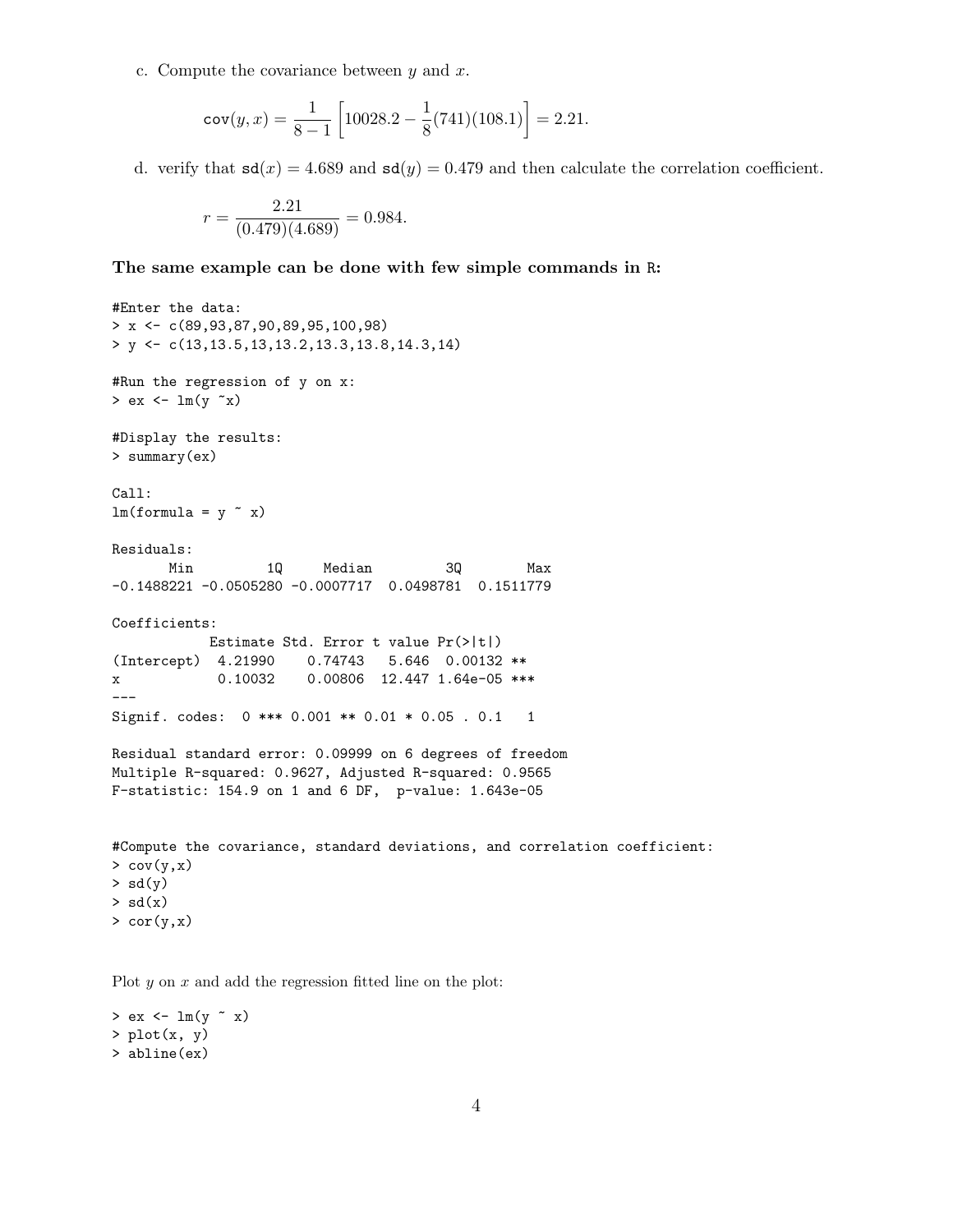

Here is the plot: The object ex contains the following:

```
names(ex)
[1] "coefficients" "residuals" "effects" "rank"
[5] "fitted.values" "assign" "qr" "df.residual"
[9] "xlevels" "call" "terms"
```
We can list the fitted values or the residuals using

ex\$fitted.values ex\$residuals

Predict a new value of  $y$  using the function predict:

```
pred_new <- predict(ex, se.fit=TRUE, data.frame(x=96))
pred_new$fit
       1
13.85110
```
The value above was computed by:

 $\hat{y} = 4.2199 + 0.100325(96) = 13.8511.$ 

For SOCR demos see here:

http://wiki.stat.ucla.edu/socr/index.php/SOCR\_EduMaterials\_AnalysisActivities\_SLR

http://www.socr.ucla.edu/htmls/ana/SimpleRegression\_Analysis.html

Interactive Regression: http://www.socr.ucla.edu/htmls/game/Bivariate\_Game.html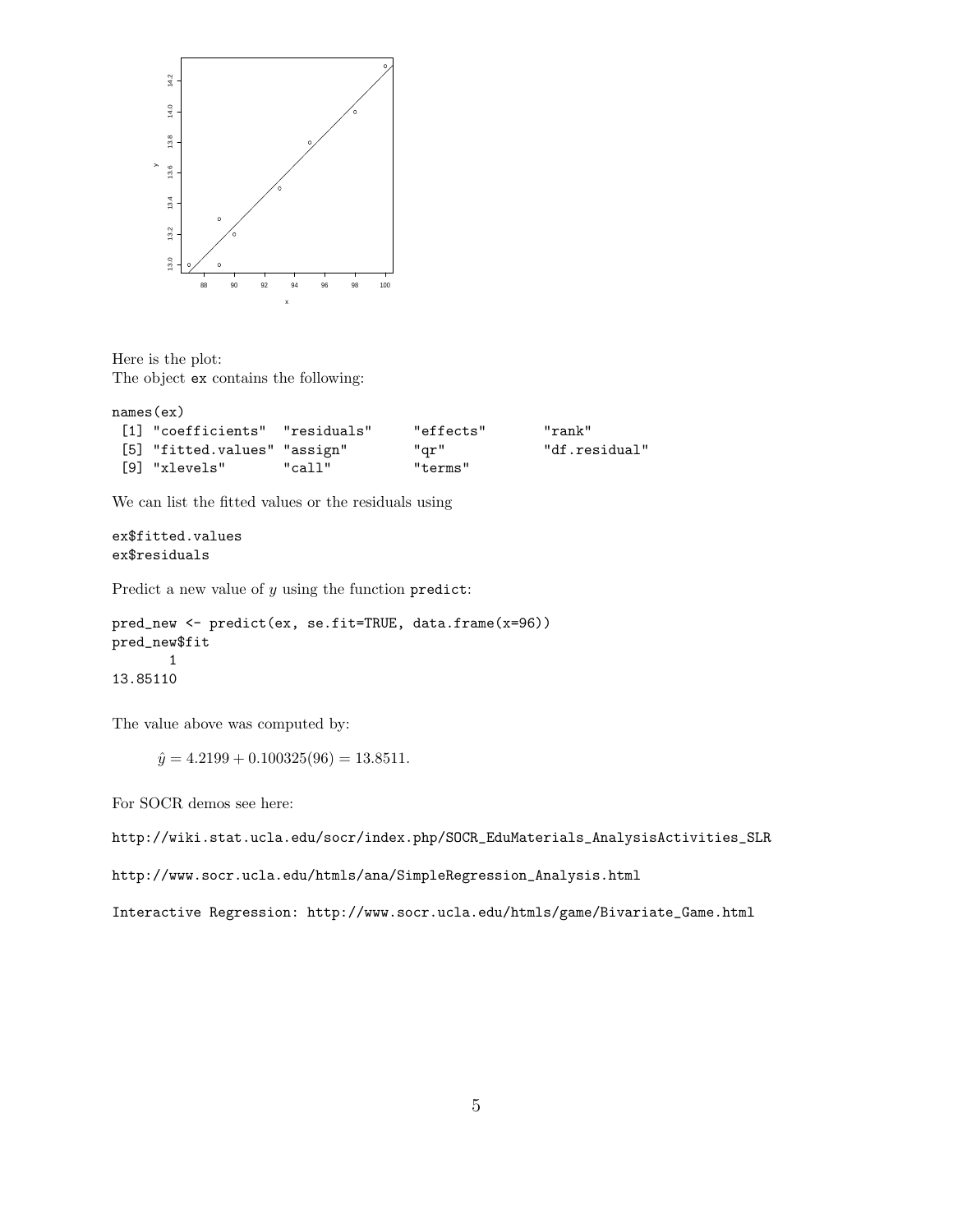#### Simple regression in R - examples

Example 1: We will use the following data:

data1 <- read.table("http://www.stat.ucla.edu/"nchristo/statistics13/body\_fat.txt", header=TRUE)

This file contains data on percentage of body fat determined by underwater weighing and various body circumference measurements for 251 men. Here is the variable description:

| Variable       | Description                                  |
|----------------|----------------------------------------------|
| $x_1$          | Density determined from underwater weighing  |
| $x_2$          | Percent body fat from Siri's (1956) equation |
| $x_3$          | Age (years)                                  |
| $x_4$          | Weight (lbs)                                 |
| $x_{5}$        | Height (inches)                              |
| x <sub>6</sub> | Neck circumference (cm)                      |
| $x_7$          | Chest circumference (cm)                     |
| $x_{8}$        | Abdomen 2 circumference (cm)                 |
| $x_{9}$        | Hip circumference (cm)                       |
| $x_{10}$       | Thigh circumference (cm)                     |
| $x_{11}$       | Knee circumference (cm)                      |
| $x_{12}$       | Ankle circumference (cm)                     |
| $x_{13}$       | Biceps (extended) circumference (cm)         |
| $x_{14}$       | Forearm circumference (cm)                   |
| $x_{15}$       | Wrist circumference (cm)                     |

We want to run the regression of  $x_2$  (percentage body fat) on  $x_{10}$  (thigh circumference). Here is the regression output:

ex1 <- lm(data1\$x2 ~data1\$x10) summary(ex1)

Call:

lm(formula = data1\$x2~ data1\$x10)

Residuals:

| Min | 10 Median | 30                                            | Max |
|-----|-----------|-----------------------------------------------|-----|
|     |           | $-18.1601$ $-4.7707$ $-0.1076$ 4.5219 25.5994 |     |

#### Coefficients:

Estimate Std. Error t value Pr(>|t|) (Intercept) -34.26252 4.99529 -6.859 5.46e-11 \*\*\* data\$x10 0.89861 0.08373 10.732 < 2e-16 \*\*\* ---

Signif. codes: 0 \*\*\* 0.001 \*\* 0.01 \* 0.05 . 0.1 1

Residual standard error: 6.947 on 249 degrees of freedom Multiple R-squared: 0.3163, Adjusted R-squared: 0.3135 F-statistic: 115.2 on 1 and 249 DF, p-value: < 2.2e-16



Thigh circumference (cm)